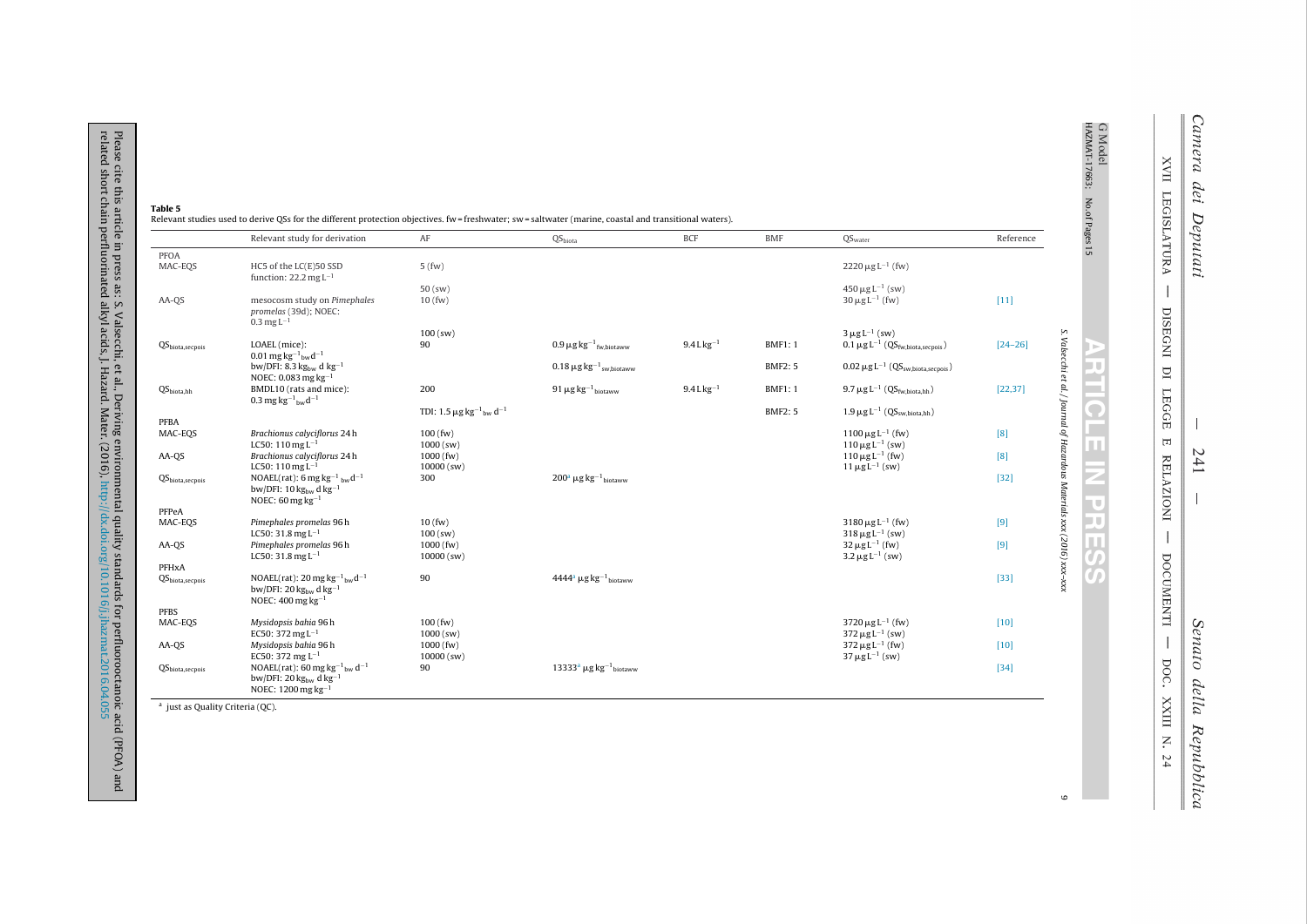XVII LEGISLATURA - DISEGNI DI LEGGE E RELAZIONI - DOCUMENTI - DOC. XXIII N. 24

#### G Model HAZMAT-17663; No. of Pages 15

# CI E

#### S. Valsecchi et al. / Journal of Hazardous Materials xxx (2016) xxx-xxx

data of saltwater aquatic organisms are available, therefore the hazard assessment is based on the freshwater toxicological data. Although chronic data are available for a number of species, the range of taxonomic groups covered is insufficient to enable the use of SSD, and the assessment factor approach is therefore used to derive the AA-OS.

The most sensitive species in acute tests (the marine fish Psetta  $maxima$ ) has not an  $I(E)$ C50 value lower than the lowest long term value (e.g. EC10 or NOEC) and long-term toxicity data for species from three trophic levels of the base set (algae, crustacean and fish) are available. In such a case an assessment factor of 10 is applied to the lowest long-term concentration (TGD-EQS).

The lowest chronic toxicological value, from the long-term toxicity dataset, has been reported for a mesocosm study on fish Pimephales promelas (39d NOEC 0.3 mgL<sup>-1</sup>) [11]. When there is only a single model ecosystem study, as in this case, an assessment factor of 5 is recommended (TGD-EQS). Moreover as effects are seen on male plasma concentrations, and it is uncertain which might be the effect on population, a AF of 2 was further applied. Applying the resulting AF of 10 to the NOEC of 0.3 mg  $L^{-1}$ , an AA-QS for the freshwater environment of  $0.030$  mg L<sup>-1</sup> is obtained  $(Table 5)$ .

According to TGD-EQS, no additional chronic toxicological data for saltwater aquatic organisms are available and therefore the  $OS<sub>sw-ero</sub>$  can be derived by using the freshwater toxicological data with an extra assessment factor of 10 (TGD-EQS), obtaining an AA-QS for the saltwater environment of  $0.003 \text{ mg L}^{-1}$  $(Table 5)$ .

### 3.2.4. AA-QSwater, eco for SC-PFAA

When only short-term toxicity data are available for at least algae, invertebrates and fish, as in the case of PFBA and PFPeA, an assessment factor of 1000 is applied to the lowest L(E)C50 value of the relevant data (TGD-EOS). The relevant  $L(E)$ C50 values are the same as those used to derive MAC-QS (Table 2) and the application of a AF = 1000 results in the following AA-QS<sub>fw,eco</sub>: 0.11 mg L<sup>-1</sup> for PFBA and  $0.32 \text{ mg L}^{-1}$  for PFPeA in freshwater (Table 5). Because insufficient data are available for additional marine taxonomic groups, an additional factor of 10 is applied, giving an AA-QS<sub>sw,eco</sub> of  $0.011$  mg L<sup>-1</sup> for PFBA, of 0.032 mg L<sup>-1</sup> for PFPeA and 0.14 mg L<sup>-1</sup> for PFHxA in saltwater environments (Table 5). For PFHxA insufficient data cannot support a robust standard derivation.

In the case of PFBS, one chronic toxicity value is available in a study on reproduction of the freshwater invertebrate Daphnia magna [10] (Table 4). However the algal growth inhibition test of the acute base set (Table 3) is, in principle, a multigeneration test and the NOEC from this test may be used as an additional NOEC to support long term NOECs of species of a further trophic level (TGD-EQS). Including the NOEC for the study on algae inhibition, the log-term toxicity dataset for PFBS comprises two taxonomic groups (algae and crustacean) and the lowest reliable chronic toxicity study from the available dataset for PFBS is a reproduction study on the freshwater invertebrate Daphnia magna (21d NOEC 502 mg  $L^{-1}$ ) [10]. But this NOEC is higher than the lowest acute effect concentration (96 h EC50 372 mg  $L^{-1}$  for Mysidopsis bahia)  $[10]$ . In such cases the QS might be derived by using an assessment factor of 100 to the lowest L(E)C50 of the short-term tests: the derived AA-OS<sub>water eco</sub> would result equal to the calculated MAC-QSwater.eco. So an AF of 1000 is preferred (TGD-EQS). By applying the latter AF to EC50 of 372 mg L<sup>-1</sup> for *Mysidopsis bahia*, an AA-QS for the freshwater environment of  $0.372$  mg  $L^{-1}$  is derived (Table 5). No long-term toxicity data is available for additional marine taxonomic group and therefore an additional factor of 10 is applied, giving an AA-QS<sub>sw.eco</sub> of 0.037 mg L<sup>-1</sup> (Table 5).

#### 3.3. Derivation of QS to protect benthic (sediment dwelling) species

According to TGD-EQS, the general criteria for triggering the development of a QS<sub>sediment</sub> include log  $K_{oc}$  and log  $K_{ow}$  properties, toxicity to benthic organisms and evidence of accumulation in sediment.

As many perfluorocarboxylic acids are hydrophobic and lipophobic at the same time, they tend to form three immiscible layers when they are added to an octanol-water system. Thus, it is impossible to directly determine their  $K_{ow}$  values using 'regular' methods that are common for organic chemicals[12]. Experimental  $K_{ow}$  and  $K_{oc}$  data for perfluorocarboxylic acids are therefore scarce [13] and values should have to be calculated by models, even if none of them (e.g., EPISuite) have training sets that include this class of substances. Furthermore, the concept of  $K_{ow}$  for PFAA has essentially no meaning or use in an environmental context since in the range of relevant environmental pH values most of the PFAAs will exist as the dissociated anion and not the neutral form of the substance.

No data on the toxicity of any PFAA on sediment dwelling organisms are available and therefore it is not possible to determine whether any PFAA has a toxic impact on benthic organisms.

The final criterion relates to evidence of accumulation in sediments.  $K_{sed-water}$  values of all compounds of interest are lower than those measured for legacy POPs such as chlorinated pesticides and are very variable depending on the sediment characteristics (SM1-SM5). Also concentrations data on sediment are very variable depending on the environment, the sediment characteristics and the site-specific pollutant pressures.

## 3.3.1. QS<sub>sediment</sub> PFOA

Experimental  $K_{ow}$  data for PFOA are reported in [13]. Log  $K_{ow}s$ for PFOA, ranging from 4.30 to 6.30 [7,14,15], fulfil the criteria for triggering a  $\mathrm{QS}_{\mathrm{sediment}}$  according to TGD-EQS. Reported log  $K_{oc}$  values range from 1.9 to 4. The upper limit value, which overcomes the threshold of 3 recommended by the TGD-EQS, has been obtained in a bank filtration experiment with a sandy sediment which is not really representative of the river bed sediment. Nevertheless the use of  $log K_{0c}$  as the key parameter of the adsorption mechanism could not be valid for this substance: in fact the sorption of PFOA at near neutral pH is controlled by the electrostatic sorption on ferric oxide minerals, and not by the sorption to organic carbon [16].

From PFOA dossier (SM1), maximum concentration (7 $ngg^{-1}$ dw) in European freshwater sediments was measured downstream a fluoropolymer plant. Transitional sediments reached  $48 \text{ ng g}^{-1}$ dw in some estuarial zones, but freshwater and coastal sediments were generally  $\leq 1$  ng  $g^{-1}$  dw. From these data we can conclude that the accumulation of PFOA in sediment is limited. Nevertheless, based on the above it is felt that insufficient information is available to support a decision to derive a QS<sub>sediment</sub> for PFOA.

### 3.3.2. QS<sub>sediment</sub> SC-PFAA

The criteria for triggering a  $\mathrm{QS}_{\mathrm{sediment}}$  (log  $K_{ow}$  >3) is only partially fulfilled for the SC-PFAA under study. Experimental and modelled log  $K_{\text{ow}}$ s are variable and range from  $-0.52$  to 2.82 for PFBA. from 0.09 to 3.43 for PFPeA. from 0.70 to 4.37 for PFHxA and from 2.41 to 3.90 for PFBS [7,14,15]. Log  $K_{oc}$ s, calculated by EPISuite, are 1.8 for PFBA, 2.4 for PFPeA, 3.1 for PFHxA, and 2.3 for PFBS, while experimental log  $K_{oc}$ s are generally <3, a part from some out of range values derived in a single field experiment  $[17]$ . Limited accumulation has been measured in freshwater and coastal sediments (0.1-61.2 ng  $g^{-1}$  dw for PFBA, <1 ng  $g^{-1}$  dw for PFPeA and PFHxA and <1 to  $3.5 \text{ ng g}^{-1}$  dw), except in a very impacted Chinese lake [18]. Field measured *K<sub>sed-water</sub>* values are too variable<br>(0.004–214 for PFBA, 0.04–251 for PFPeA, 0.66–316 for PFHxA and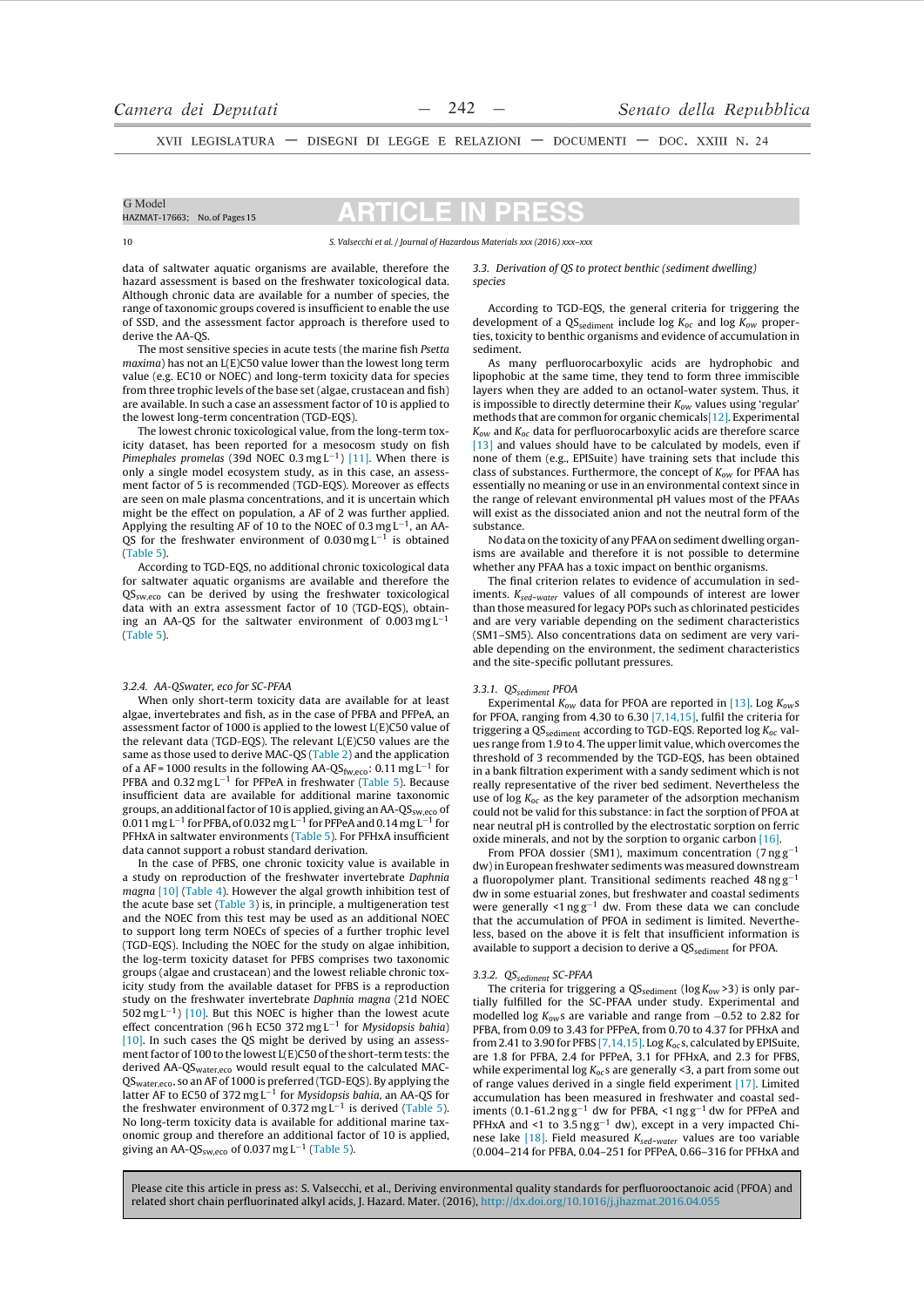XVII LEGISLATURA - DISEGNI DI LEGGE E RELAZIONI - DOCUMENTI - DOC. XXIII N. 24

#### G Model HAZMAT-17663: No. of Pages 15

## CI E.

S. Valsecchi et al. / Journal of Hazardous Materials xxx (2016) xxx-xxx

0.07-759 for PFBS), depending on the sediment characteristics, to infer a definitive conclusion on those compounds.

Based on the above data we can conclude that for PFBA, PFPeA and PFBS there is no need for a QS<sub>sediment</sub>, while for PFHxA the need for a QS<sub>sediment</sub> is uncertain but insufficient data are anyway available to derive such a threshold.

## 3.4. Derivation of QS for secondary poisoning  $(QS_{biotasecoois})$

The derivation of a biota standard for the protection of predators from secondary poisoning is triggered by the possibility of accumulation in the food chain in conjunction with hazard properties of the chemical of interest. A biomagnification factor (BMF) >1 or a bioconcentration factor (BCF)  $\geq$ 100 L kg<sup>-1</sup> is used as indicators of the bioaccumulation potential (TGD-EOS). However, these criteria apply to lipophilic, hydrophobic substances. But perfluorinated compounds do not actually behave as lipophilic compounds that accumulate in fat tissues and this approach should be considered precautionary.

According to TGD-EQS the biota-based QS for secondary poisoning is calculated separately for the freshwater and saltwater environment. The QS<sub>biota,secpois,fw</sub> is derived using the lowest toxicity value for birds or mammals  $(TOX_{\text{oral}} = NOEC)$  with the appropriate assessment factor, while for the QS<sub>biota,secpois,sw</sub> the toxicity value should also be divided by the appropriate biomagnification factor (BMF2) to account for an additional trophic level. In some cases, such as e.g. to compare it with other water column standards, select the overall EQS, or fit in with national monitoring regimes that use only water sampling, it can be important to convert the biota standard ( $\mu g$ - $\mu g^{-1}$  diet) into a water column concentration standard by the application of the appropriate BCF and BMF1 (TGD-EQS).

### 3.4.1. QS<sub>biota, secpois</sub> PFOA

Few BCF values are available for PFOA; they have been estimated both for specific fish organs/tissues, such as e.g. blood, liver, and for the whole organism in the case of fish and bivalves. BCFs for whole organisms are  $\leq 10$  L kg<sup>-1</sup>. Indeed the highest BCF for whole fish  $(9.4 \mathrm{Lkg^{-1}}_{\mathrm{WW}})$  was calculated for common carp (Cyprinus carpio L.) exposed to PFOA in a bioconcentration test according to OECD test guideline 305 in a flow-through fish test [19]. Additionally BMF <1 were reported for PFOA in freshwater fish in laboratory and field biomagnification studies and few and highly variable BMF values were calculated for fish predators in seawater food web (0.6, 7.2 and 31) (SM1). Therefore the numeric criterion as suggested for derivation of a QS<sub>hiota secpois</sub> is not fulfilled for PFOA. However, PFOA concentrations are generally high in target tissues such as blood or liver (e.g. up to  $870 \mu g L^{-1}$  in turtle serum and  $84.63 \text{ ng } g^{-1}$  in eel liver). Due to its notable water solubility, PFOA is probably quickly excreted via gill permeation and indeed field studies showed that air-breathing organisms are more likely to biomagnify PFOA than the water breathing organisms [20]. Based on the above considerations PFOA has been classified bioaccumulative under REACH by unanimous agreement between EU Member States in July 2013 [21] and, consequently, a secondary poisoning assessment for PFOA was carried out.

The available toxicity data for PFOA were collated and reviewed by a number of organizations, such as Organisation for European Economic Co-operation (OECD) [11], European Food Safety Authority (EFSA) [22] and Environment Canada [23]. Toxicological studies with PFOA include subchronic, developmental/reproductive, and chronic toxicity/carcinogenicity tests in several animal species, in both sexes. Mammalian and avian toxicity studies are reported in Material Table SM9 (references in SM10). Both LOAEL and NOAEL values are tabulated. Three studies in mice showed the highest sensitivity for PFOA, all reporting LOAEL values of 0.01 mg  $\rm kg_{bw}^{-1}$  d<sup>-1</sup>

[24,25]. Hines et al. [24] administered APFO to CD-1 mice for 17 d of pregnancy. The lowest exposure level (0.01 mg  $\text{kg}_{\text{hw}}$ <sup>-1</sup> d<sup>-1</sup>) significantly increased body weight and serum insulin and leptin in mid-life after developmental exposure. To investigate the low-dose effects of PFOA on offspring, timed-pregnant CD-1 mice were gavage dosed with APFO for half of gestation [25]. At postnatal d 21 the lowest dose at which mammary gland developmental abnormalities were visible in the pups was 0.01 mg  $kg_{bw}^{-1} d^{-1}$ . Absolute and relative uterine weights were significantly increased in female offspring of CD-1 dams gavage dosed with 0.01 mg APFO  $\text{kg}_{\text{bw}}$ <sup>-1</sup> d<sup>-1</sup>

from postnatal d 18 to 20 [26].<br>The LOAEL of 0.01 mg  $\text{kg}_{\text{bw}}$ <sup>-1</sup> d<sup>-1</sup> is therefore used as the basis for the derivation of the QS<sub>biota,secpois</sub> for PFOA. It is converted, using the conversion factor (bw/DFI) of 8.3  $\text{kg}_{\text{bw}}$  d kg<sup>-1</sup> taken from the<br>REACH guidance and included in the TGD-EQS [1], to a no observed effect concentration (NOEC) of 0.083 mg  $kg^{-1}$ . Because the selected NOEC value was reported in developmental studies a value of 90 is selected as appropriate assessment factors (AF<sub>oral</sub>) for the extrapolation of mammalian toxicity data into QS<sub>biota,secpois</sub> (TGD-EQS).

All available BMFs, collected in wide reviews on PFOA [20]  $[27,28]$ , are below 1  $(0.02-0.63)$  both in laboratory and field biomagnification studies. However, there are evidences that bioaccumulation in field can occur both in freshwater fish and in organisms at lower trophic levels (BAF ranging from 0.9 to  $1585\,\rm L\,kg^{-1}$ ; median $14.0\,\rm L\,kg^{-1}$ , SM1), suggesting that also the diet contributes to the PFOA accumulation in organisms. Therefore an upper limit value of 1 for BMF1 is chosen.

.<br>Few and highly variable BMFs were calculated for fish predators in seawater food web (0.6, 7.2 and 31). However clear biomagnification of PFOA was shown for bottlenose dolphins and polar bears  $(20)$  and references herein). Because of the uncertainties associated with the data available in relation to BMF2 and the frequent detection of PFOA in top predators of seawater food web, a value of 5 is proposed for BMF2.

Concluding, to derive QS based on secondary poisoning of predators in freshwater or saltwater compartments, a TOX<sub>oral</sub> value of 0.083 mg  $\text{kg}^{-1}$ , an AF<sub>oral</sub> value of 90 and a BMF2 value of 5 are used according to TGD-EQS (Eqs. 1 and 2 of SM10). The obtained  $Q_{\text{Biota, seepois}}$  are 0.9 and 0.18  $\mu$ g kg<sup>-1</sup> biotaww for fresh- and salt-<br>water respectively (Table 5). These biota standards are converted into an equivalent water concentration using the highest BCF  $(9.4 \, \text{Lkg}^{-1}$ <sub>ww</sub>) found in literature and a BMF1 of 1 according to TGD-EQS (Eqs. 3 and 4 of SM10). This gives a QS<sub>fw,secpois</sub> of 0.1  $\mu$ g L<sup>-1</sup> and a QS<sub>sw, secpois</sub> of 0.02  $\mu$ g L<sup>-1</sup> (Table 5).

### 3.4.2. QS<sub>biota</sub>secpois SC-PFAA

The BCF modelled for all examined SC-PFAAs are  $\leq 10$  L kg<sup>-1</sup>  $(3.162)$  L kg<sup>-1</sup>: BCFWIN v2.17. EPI Suite) and the few field BAF values are, generally, <10 L kg<sup>-1</sup> (SM2-SM5).

No BCF, BMF1 and BMF2 from laboratory and field studies are available for PFBA. In the case of PFPeA the BCF calculated in a laboratory study with rainbow trout  $[29]$  is insignificant and the single BMF value extrapolated with the same species is <0.1 [30]. Concentrations in biota are generally low, ranging from <LOQ to less than  $10 \text{ ng g}^{-1}$ <sub>ww</sub>. Maximum concentrations of 7.62 ng g<sup>-1</sup><sub>ww</sub> for PFBA and  $9.69 \text{ ng g}^{-1}$ <sub>ww</sub> for PFPeA were measured in duckweed and in freshwater fish respectively [17,18].

Also for PFHxA and PFBS the BCF calculated in laboratory studies (rainbow trout for PFHxA [29] and Bluegill sunfish [10]) are <1 L kg<sup>-1</sup> and the BMFs calculated for PFHxA and PFBS for rainbow trout are «1 [29]. Furthermore monitoring data evidence that occurrence of PFBS and PFHxA in biota is limited with concentrations generally <LOQ and maximum concentrations of 10.8 and  $31.4$  ng  $g^{-1}$  ww respectively [18,31]. Nevertheless the few bioaccumulation data available are highly variable with BAF values ranging from 5.0 to  $9Lkg^{-1}$ ,  $120Lkg^{-1}$  measured in freshwater snails for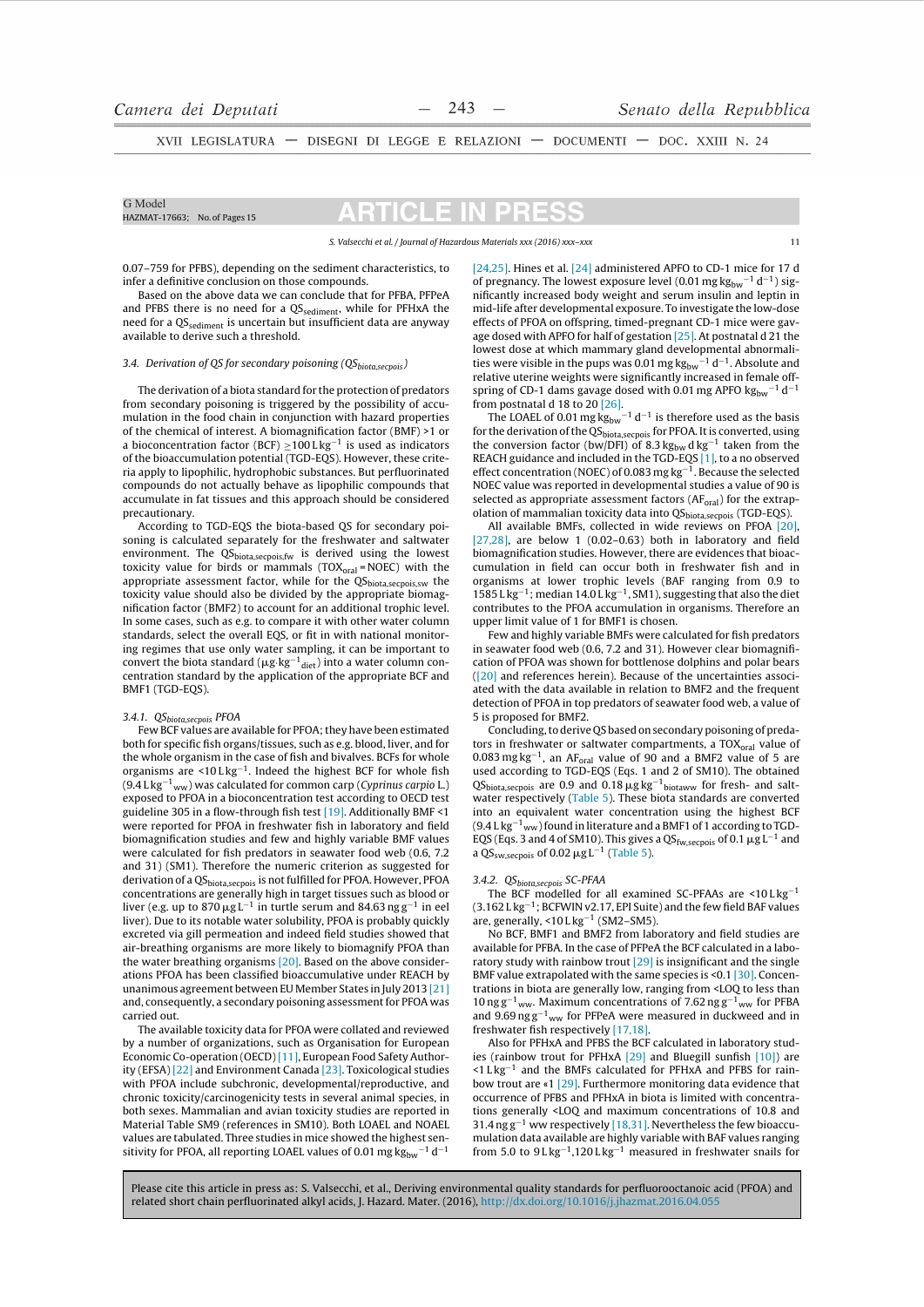XVII LEGISLATURA - DISEGNI DI LEGGE E RELAZIONI - DOCUMENTI - DOC. XXIII N. 24

#### G Model HAZMAT-17663: No. of Pages 15

# CI E

S. Valsecchi et al. / Journal of Hazardous Materials xxx (2016) xxx-xxx

PFHxA [31] and from 0.3 to 1736 L kg<sup>-1</sup> in a freshwater fish for PFBS  $[17]$ 

Based on the above evidences, PFBA and PFPeA can be considered not bioaccumulable or biomagnificable in the aquatic food web, whereas there is still uncertainty on the bioaccumulation and biomagnification characteristics of PFHxA and PFBS which requires further monitoring data. As a result the requirements to derive QS<sub>biota,secpois</sub> are not met for these compounds.

Few toxicity studies on mammalian diet and oral exposure are reported for PFBA, PFHxA and PFBS while only one toxicity study for PFPeA has been retrieved (Tables SM9, with references in SM10). Though the number of studies is anyway insufficient to derive a reliable QS<sub>biota, secpois</sub>, we used the lowest NOAEL/LOAEL available to derive Ouality Criteria (OC) for freshwater compartment for PFBA. PFHxA and PFBS in order to derive information on the hazard for top predators

Oral toxicity studies in male rats with ammonium perfluorobutanoate (NH4+PFBA) showed effects in males such as increased liver weight, slight to minimal hepatocellular hypertrophy; decreased serum total cholesterol; and reduced serum thyroxin with no change in serum thyrotropin [32]. NOAELs were  $6 \text{ mg} \text{ kg}_{\text{bw}}^{-1} \text{ d}^{-1}$  for male both in the 28-d and in the 90-d study. This lowest reported NOAEL is converted to an NOEC<sub>oral</sub> using an bw/DFI of  $10 \text{ kg}_{bw} \text{ dkg}^{-1}$  (TGD-EQS). For this short-term test an AF<sub>oral</sub> of 300 has been applied (TGD-EQS) resulting in a QC<sub>biota,secpois,fw</sub> for PFBA of 200  $\mu$ g kg<sup>-1</sup> biotaww  $(Table 5)$ 

The lowest NOAEL for PFHxA was measured by Loveless et al. [33] in 90-d subchronic toxicity studies with rats. In the study sodium perfluorohexanoate was administered daily to male Crl:CD(SD) rats for approximately 90 d by gavage. The NOAEL was  $20 \text{ mg} \text{ kg}_{\text{bw}}^{-1} \text{ d}^{-1}$  based on nasal lesions. This NOAEL for rat is converted by a bw/DFI of  $20 \text{ kg}_{bw}$  d  $\text{kg}^{-1}$  (TGD-EQS), giving a NOEC<sub>oral</sub> of 400 mg kg<sup>-1</sup>. A QC<sub>biota, secpois, fw</sub> of 4444  $\mu$ g kg<sup>-1</sup><sub>biotaww</sub> is derived by applying an AF<sub>oral</sub> of 90 to this NOEC<sub>oral</sub> (Table 5).

For PFBS similar NOAEL were calculated in subchronic and reproductive studies. A NOAEL of 60 mg  $\text{kg}_{\text{bw}}^{-1}$  d<sup>-1</sup> based on hematological effects [34] was calculated in a 90-d rat oral gavage study and a NOAEL of  $100 \text{ mg} \text{ kg}_{\text{bw}}^{-1} \text{ d}^{-1}$  was extrapolated in P and F1 generation based on general toxicity (increased liver weight, microscopic changes in liver and kidney) [10,35]. A NOEC<sub>oral</sub> of 1200 mg kg<sup>-1</sup> is calculated by applying a bw/DFI of 20 kg<sub>bw</sub> d kg<sup>-1</sup> for rats to the lowest reported NOAEL of 60 mg  $\text{kg}_{\text{bw}}^{-1}$  d<sup>-1</sup>. An AF<sub>oral</sub> of 90 has been applied to this NOEC<sub>oral</sub>, resulting in a QC<sub>biota,secpois,fw</sub> of 13,333  $\mu$ g kg<sup>-1</sup>biotaww (Table 5).

#### 3.5. Derivation of QS to protect human health

For humans, the derivation of a biota standard is triggered by the hazardous properties of the chemical of interest. Effects on reproduction, fertility and development are of particular concern since these are long-term effects which could impact on organism populations. Acceptable daily intake (ADI) or tolerable daily intake (TDI) or available mammalian toxicology data are used to assess possible risks to humans.

#### 3.5.1. Human health via consumption of fishery products  $(QS_{biota hh})$

PFOA has been recently classified as a known or suspected carcinogen (R40) and as a substance known or suspected to affect reproduction (R61) [36], so PFOA meets the criteria to derive QSs to protect human health.

A tolerable daily intake (TDI) of 1.5  $\mu$ g kg<sub>bw</sub><sup>-1</sup> d<sup>-1</sup> was proposed by EFSA <a>[22]</a>. The TDI was determined by applying an uncertainty factor of 200 to the BMDL10 of 300  $\mu$ g  $\text{kg}_{\text{bw}}^{-1}$  d<sup>-1</sup> [37]. The chosen

BMDL10 is the lowest one among a number of studies in mice and male rats looking at the effects on the liver. The overall uncertainty factor of 200 is obtained by multiplying a factor of 100, which takes into account the inter and intra-species differences, with an additional factor of 2, which compensates for uncertainties relating to the internal dose kinetics.

The EFSA's TDI is chosen as human relevant threshold level  $(TL_{hh})$  for PFOA and the QS<sub>biota,hh</sub> of 91  $\mu$ g kg<sup>-1</sup> <sub>biotaww</sub> is calculated (Table 5) using equation 5 reported in SM10. To set the overall EQS, this biota standard is converted to the equivalent water concentration applying a BCF of  $9.4 Lkg^{-1}$  and the BMF1 and BMF2 values of 1 and 5, respectively, as discussed above. Inserting these values in equations 6 and 7 reported in SM10,  $\mathrm{QS_{fw, hh}}$  of 9.7  $\mu$ g L<sup>-1</sup> and  $QS_{sw, hh}$  of 1.9  $\mu$ g L<sup>-1</sup> are derived (Table 5).

No ADI or TDI is available for the other SC-PFAAs and very few toxicity studies on mammalian diet and oral exposure, reporting LOAEL and NOAEL, are available (Tables SM9, with references in SM10). Thereby, at the current state of knowledge, there are insufficient toxicological data to classify SC-PFAAs and derive a QS<sub>biota.hh</sub> according to the TGD-EQS criteria.

3.5.2. Human health via consumption of drinking water ( $QS_{dw,hh}$ )

In addition to potential exposure through the consumption of fishery products, a second route for human exposure to substances in water is through drinking water. In principle, existing drinking water standards are adopted, e.g. EU, World Health Organization (WHO) drinking water standards. A treatment factor should be applied to the drinking water standard so that the  $QS_{dw,hh}$ relates to the 'raw' water (i.e. it is an 'environmental' standard), before the treatment step. However, since the removal efficiency of the current techniques employed in the drinking water production is generally low and uncertain in the cases of PFOA and SC-PFAA [38], the proposed drinking water standards ( $QS_{dw}$ ) are considered appropriate for setting QS<sub>dw,hh</sub> without further correction

Though thresholds for PFOA and SC-PFAAs in drinking water have been proposed by some countries, no thresholds have been derived by either EU or WHO. Under these circumstances the TGD-EQS notes that a provisional drinking water standard should be derived using ADI, TDI or the lowest available mammalian toxicology data and Eq. 8 of SM10. TDI (1.5  $\mu{\rm g}\,{\rm kg}\,{\rm_{bw}}^{-1}\,{\rm d}^{-1}$ ), proposed by EFSA [22], is available only for PFOA and by choosing it as TL<sub>hh</sub> a QS<sub>dw</sub> of  $5.25 \mu g L^{-1}$  is derived. However, because the *long* term minimum quality goal proposed by Italian Institute of Health  $(0.5 \,\mu g L^{-1})$  [39] is lower than that one calculated from TDI. QS<sub>dw</sub>,  $0.5 \mu g L^{-1}$  is then used as QS<sub>dw.hh</sub> for PFOA.

For the other SC-PFAAs no ADI or TDI are available and few toxicity studies on mammalian diet and oral exposure are reported (Tables SM9, with references in SM10). At the current state of knowledge, toxicological data are insufficient to derive a standard for drinking water and we used the lowest available national thresholds as the value for  $QS_{dw,hh}$ .

For PFBA, thresholds in drinking water have been proposed by Germany  $[40,41]$  and State of Minnesota, USA  $[42]$ . The latter state established a threshold for groundwater of  $7 \mu g L^{-1}$  as short-term, chronic and sub-chronic Non-Cancer Health Risk Limits and Germany stated a health-related indication value of 7  $\mu$ g L<sup>-1</sup> which is used as  $QS_{dw,hh}$ . For the remaining compounds, the minimum health-related indication values proposed by Germany [41].  $3 \mu g L^{-1}$  for PFPeA,  $1 \mu g L^{-1}$  for PFHxA and  $3 \mu g L^{-1}$  for PFBS, have been set as QS<sub>dw,hh</sub>.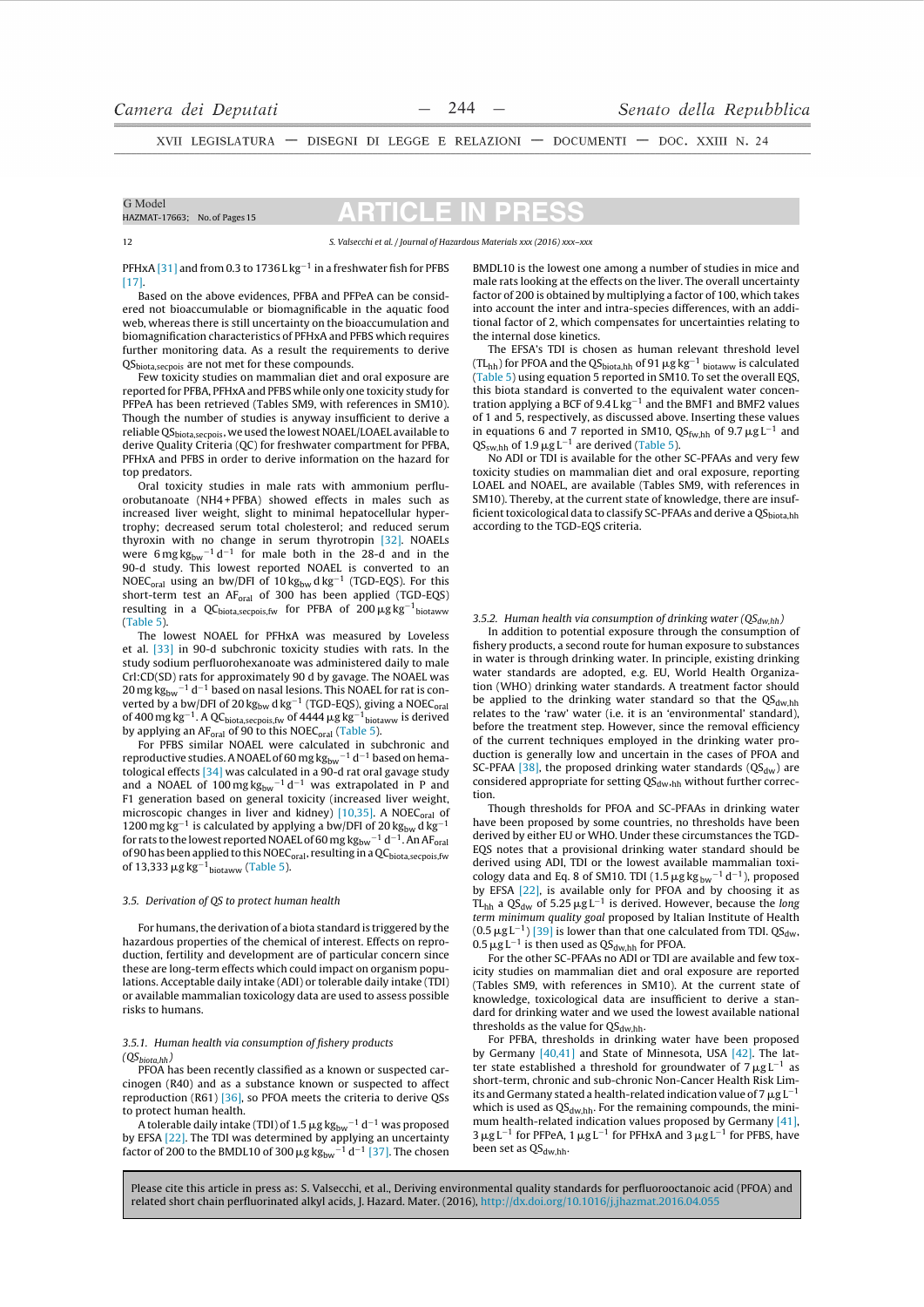HAZMAT-17663: No. of Pages 15

G Model

XVII LEGISLATURA - DISEGNI DI LEGGE E RELAZIONI - DOCUMENTI - DOC. XXIII N. 24

| S. Valsecchi et al. / Journal of Hazardous Materials xxx (2016) xxx-xxx                                                                               |                                               |                           |                   |                   |                                                  | $\mathbf{1}$                                   |  |
|-------------------------------------------------------------------------------------------------------------------------------------------------------|-----------------------------------------------|---------------------------|-------------------|-------------------|--------------------------------------------------|------------------------------------------------|--|
| Table 6<br>Summary of the derived QSs for the different protection objectives, fw=freshwater; sw=saltwater (marine, coastal and transitional waters). |                                               |                           |                   |                   |                                                  |                                                |  |
| Protection objective                                                                                                                                  | Unit                                          | <b>PFOA</b>               | <b>PFBA</b>       | PFPeA             | PFHxA                                            | <b>PFBS</b>                                    |  |
| $AA-QS_{fw.eco}$<br>Pelagic community<br>(fw)                                                                                                         | $\lceil \mu g L^{-1} \rceil$                  | 30                        | 110               | 32                | insufficient<br>data                             | 372                                            |  |
| $AA$ - $OSsw-ero$<br>Pelagic community<br>(sw)                                                                                                        | $\lceil \mu g L^{-1} \rceil$                  | 3                         | 11                | 3.2               | insufficient<br>data                             | 37                                             |  |
| $QS_{\text{sed,fw}}$<br>Benthic community<br>(fw)                                                                                                     | $\lceil \mu g \log^{-1} \, d_w \rceil$        | insufficient data         | not required      | not required      | insufficient<br>data                             | not required                                   |  |
| $QS_{sed,sw}$<br>Benthic community<br>(sw)                                                                                                            | $\lceil \mu g \log^{-1}$ dw                   | insufficient data         | not required      | not required      | insufficient<br>data                             | not required                                   |  |
| $QS_{\text{biota},\text{seepois}}$<br>Predators (secondary<br>poisoning)                                                                              | $[\mu g kg^{-1}$ <sub>biotaww</sub> ]         | 0.9                       | not required      | not required      | not possible to<br>assess if bioac-<br>cumulable | not possible to<br>assess if<br>bioaccumulable |  |
| QS <sub>biota.hh</sub>                                                                                                                                | $\lceil \mu g L^{-1} \rceil$                  | $0.1$ (fw)<br>$0.02$ (sw) |                   |                   |                                                  |                                                |  |
| Human health via<br>consumption of fishery<br>products                                                                                                | $\left[\mu g\,kg^{-1}\right]_{\text{hotaww}}$ | 91                        | insufficient data | insufficient data | insufficient<br>data                             | insufficient<br>data                           |  |
|                                                                                                                                                       | $\lceil \mu g L^{-1} \rceil$                  | $9.7$ (fw)<br>$1.9$ (sw)  |                   |                   |                                                  |                                                |  |
| $OS_{dwhh}$<br>Human health via<br>consumption of water.                                                                                              | $\lceil \mu g L^{-1} \rceil$                  | 0.5                       | 7                 | 3                 | $\overline{1}$                                   | 3                                              |  |

#### 4. Conclusions: selecting an overall environmental quality standard and environmental risk assessment

QS for water, sediment and biota are derived in the present study for the different protection goals for each examinated PFAS are summarised in Table 6.

 $QS<sub>fw.ero</sub>$  derived from acute and chronic ecotoxicological studies range from  $30 \mu g L^{-1}$  for PFOA to  $372 \mu g L^{-1}$  for PFBS. Even if, in some cases QS<sub>water</sub>, eco are based on a limited dataset which should be integrated with further studies, nevertheless we may conclude that examined PFAAs have limited toxicity for freshwater and marine organisms.

For compounds with carbon chain <C6 it is not possible to derive a QS for sediments because they do not accumulate in sediment and data are lacking. In other cases ( $\geq$ C6) it is not possible deriving sediment EQS because data on toxicity on benthic community are lacking.

QS<sub>biota,secpois</sub> for protection of predators from secondary poisoning have been derived only for PFOA (0.9  $\mu$ g g<sup>-1</sup> ww) and PFBS  $(13,333 \,\mu g g^{-1}$  ww), while for PFBA and PFHxA only quality criteria values have been calculated, because of the data lacking. It was possible to derive a QSbiota,hh for the protection of human health via consumption of fishery products only for PFOA, but the derived value (91  $\mu$ g g<sup>-1</sup> ww) was 100-fold higher than QS<sub>biota, secpois</sub>. All the QS<sub>biota</sub> for PFOA have then been back-calculated to water obtaining quality standards expressed in water concentrations.

According to the TGD-EQS, the lowest QS calculated for the different objectives of protection will normally be adopted as the overall quality standard (EQS) for the different aquatic compartments.

For all the compounds, except PFOA, QS<sub>dw.hh</sub>, derived from the drinking water threshold values, are the lowest QS (Table 6). In this case, TGD-EQS warns that  $QS_{\text{dw,hh}}$  can be adopted as the lowest  $QS_{\text{water}}$  only for water bodies intended for drinking water use. Italian government decided to adopt QS<sub>dw,hh</sub> as national overall EQS because most of the water bodies impacted by PFAA pollution are intended for human consumption.

For PFOA the most stringent OS is that related to the protection of predators from secondary poisoning  $(0.1 \mu g L^{-1}$  for freshwater and 0.02  $\mu$ g L<sup>-1</sup> for saltwater) and it is adopted as EQS (Table 7).

In order to assess the risk connected with the presence of these compounds in the aquatic environment, quality standards may be compared with the occurrence levels, which are collected in the substance dossiers (SM1-SM5).

For all the compounds MAC-EOS are in the order of thousands  $\mu$ g L<sup>-1</sup> for freshwaters and hundreds  $\mu$ g L<sup>-1</sup> for saltwaters (Table 7) and these levels never occurred in the natural environments, but have been measured for PFOA and PFBS only in the discharge of a fluorochemical factory [43] (see also SM1 and SM5).

Short chain perfluorocarboxylic acids (PFBA, PFPeA and PFHxA) never reach environmental concentrations comparable to proposed EQSs which are in the order of thousands  $ngL^{-1}$  for freshwaters (Table 7, SM2-SM4). In the case of PFBS thousands  $ngL^{-1}$  were determined only in an Italian river basin directly impacted by a fluorochemical plant [3,43], but concentrations up to 200-400 ng L<sup>-1</sup> were sometimes measured in rivers in Northern Europe and China  $(SM5)$ 

 $EQS_{fw}$  for PFOA, based on the protection from secondary poisoning,  $(100 \text{ ng } L^{-1})$  is a more critical threshold which is more often overcome in many surface water bodies. In Italy, for example, where fluorochemical and fluoropolymer plants are present, 90° percentile of concentrations in 35 rivers was 974 ng  $L^{-1}$ , with a median of  $22$  ng L<sup>-1</sup> [4], while in 121 European rivers a maxin the 174 ng L<sup>-1</sup> and a 90° percentile of 26 ng L<sup>-1</sup> were measured [44]. According to the EQS<sub>fw</sub>, some rivers in Europe can be at risk for PFOA, while only some transitional environments, such as the lagoons in the Po Delta, presented PFOA concentrations close to the  $EQS_{sw}$  (20 ng L<sup>-1</sup>).

EQS for biota have been derived only for PFOA (900  $\text{ng}\,\text{g}^{-1}$  for freshwater and  $180$  ng  $g^{-1}$  for saltwater, Table 7), but these concentrations are much higher than those ever measured in whole body or muscle of any fish or mollusks (SM1). Nevertheless it is to be underlined that these levels were measured in target organs and tissues such as liver and serum (SM1).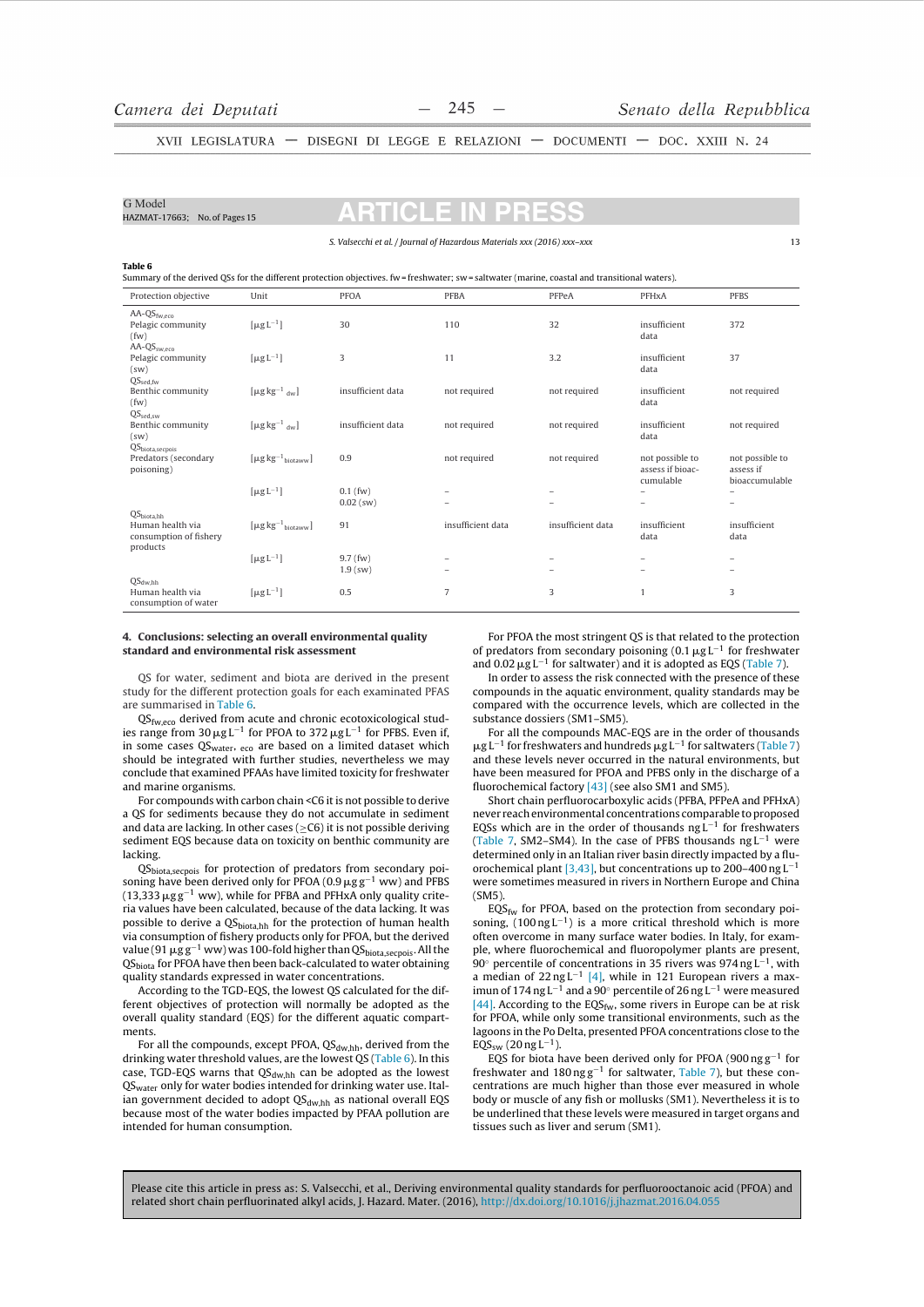XVII LEGISLATURA — DISEGNI DI LEGGE E RELAZIONI — DOCUMENTI — DOC. XXIII N. 24

| G Model<br>HAZMAT-17663; No. of Pages 15 | <b>ARTICLE IN PRESS</b>                                                 |
|------------------------------------------|-------------------------------------------------------------------------|
| 14                                       | S. Valsecchi et al. / Journal of Hazardous Materials xxx (2016) xxx-xxx |

**Table 7** 

Summary of the proposed Annual Average-EQS (AA-EQS) and Maximum Acceptable Concentration-EQS (MAC-EQS)

|                                                                           | <b>PFOA</b> | <b>PFBA</b>              | PFPeA | PFH <sub>x</sub> A       | <b>PFBS</b> |
|---------------------------------------------------------------------------|-------------|--------------------------|-------|--------------------------|-------------|
| AA-EQS <sub>fw</sub> [freshwater] [ $\mu$ g L <sup>-1</sup> ]             | 0.1         |                          |       |                          |             |
| AA-EQS <sub>sw</sub> [marine waters] $\lceil \mu g L^{-1} \rceil$         | 0.02        | $\overline{\phantom{a}}$ | -     | -                        |             |
| AA-EQS <sub>biota.fw</sub> biota $[\mu g kg^{-1}]_{\text{biotaww}}$       | 0.9         | $\overline{\phantom{a}}$ | -     |                          |             |
| AA-EQS <sub>biota.sw</sub> biota $[\mu g \, kg^{-1}$ <sub>biotaww</sub> ] | 0.18        | $\overline{\phantom{a}}$ | -     | $\overline{\phantom{a}}$ |             |
| MAC-EQS <sub>fw</sub> [freshwater] [ $\mu$ g L <sup>-1</sup> ]            | 2220        | 1100                     | 3200  | -                        | 3720        |
| MAC-EQS <sub>sw</sub> [marine waters] $\lceil \mu g L^{-1} \rceil$        | 450         | 110                      | 320   | -                        | 372         |
|                                                                           |             |                          |       |                          |             |

In conclusions PFAS with carbon chain  $\leq$ C6, due to their low bioaccumulative potential and low acute and chronic aquatic toxicity, do not seem to be a direct concern for aquatic environment. On the contrary, though PFOA shows a low toxicity, because it biomagnifies in air-breathing organisms and is very persistent, it accumulates in target organs even if it is present at moderate concentrations in water.

#### **Acknowledgements**

This paper is based on the outcome of the Italian Working Group for EQS in water, coordinated by IRSA-CNR. The work has been partially funded by the Italian Ministry for the Protection of Environment. Territory and Sea. MATTM (Divisione V) within the project "Valutazione del Rischio Ambientale e Sanitario associato alla contaminazione da sostanze perfluoro-alchiliche (PFAS) nel Bacino del Po e nei principali bacini fluviali italiani".

#### Appendix A. Supplementary data

Supplementary data associated with this article can be found, in the online version, at http://dx.doi.org/10.1016/j.jhazmat.2016.04. 055

#### References

- [1] EC. European Commision Guidance Document No. 27. Technical Guidance For Deriving Environmental Quality Standards, Technical Report-2011-055 in 2011.
- s. Castiglioni, S. Valsecchi, S. Polesello, M. Rusconi, M. Melis, M. Palmiotto, A  $[2]$ [2] S. Castiglioni, S. Valsecchi, S. Polesello, M. Rusconi, M. Melis, M. Palmiotto, A.<br>Manenti, E. Davoli, E. Zuccato, Sources and fate of perfluorinated compounds<br>in the aqueous environment and in drinking water of a high
- Serrini, S. Polesello, Occurrence and sources of perfluoroalkyl acids in Italian<br>river basins. Chemosphere 129 (2015) 126–134.
- $[4]$ M. Mazzoni, S. Polesello, M. Rusconi, S. Valsecchi, Investigating the occurrence of C8-based perfluorinated substitutes in Italian waters. Norman Bulletin. of the back permanent material material material problems in the set of the set of March 2015.<br>H.-J. Klimisch, M. Andreae, U. Tillmann, A systematic approach for evaluating
- $[5]$ the quality of experimental toxicological and ecotoxicological data, Regul.<br>Toxicol. Pharmacol. 25 (1997) 1–5.
- [6] USEPA, SSD: Species Sensitivity Distribution Generator V1-12 (downloaded
- [6] USEPA, SOP: Species Sensitivity Distribution Generator  $V1-12$  (townloaded<br>
[7] T. Wang, Z. Lin, D. Yin, D. Tian, Y. Zhang, D. Kong, Hydrophobicity-dependent<br>
(SARs to predict the toxicity of perfluorinated carboxylic
- carboxylic acids (PFCAs) towards the rotifer Brachionus calyciflorus, Sci. Total Environ. 491-492 (2014) 266-270.<br> **Environ. 491-492 (2014) 266-270.**<br> **[9] R.A. Hoke, L.D. Bouchelle, B.D. Ferrell, R.C. Buck, Comparative acute**
- Kay, take the according to the first many proportional present and preliminary PNEC development for eight fluorinated acids, Chemosphere 87 (2012) 725–733.
- 101 NICNAS, Australian government (Department of health and ageing),<br>Potassium perfluorobutane sulfonate, Existing Chemical Hazard Assessment<br>Report, https://www.nicnas.gov.au/...data/assets/pdf.file/0004/4927/<br>Potassium.P
- [11] OECD, Substance Information Data-Sheet (SIDS). Assessment Profile for Perfluorooctanoic Acid (PFOA), Ammonium Perfluorooctanoate (APFO), 2006.
- 12] J.P. Giesy, J.E. Naile, J.S. Khim, P.D. Jones, J.L. Newsted, Aquatic toxicology of perfluorinated chemicals, Rev. Environ. Contam. Toxicol. 202 (2010) 1–52. [13] G. Ding, W.J.G.M. Peijnenburg, Physicochemical properties and aquation
- or comp, vvgocom, regularizar priysticomemical properties and aquatic<br>toxicity of poly- and perfluorinated compounds, Crit. Rev. Anal. Chem. 43<br>(2013) 598-678.
- [14] H.P.H. Arp, C. Niederee, K.-U. Goss, Predicting the partitioning behavior of various highly fluorinated compounds, Environ, Sci. Technol. 40 (2006 vanous mg.<br>7298-7304.
- [15] Z. Wang, M. MacLeod, I.T. Cousins, M. Scheringer, K. Hungerbühler, Using Example, in machine predict physicochemical properties of poly- and<br>perfluorinated alkyl substances (PFASs), Environ. Chem. 8 (2011) 389–398.
- [16] M.L. Ferrey, J.T. Wilson, C. Adair, C. Su, D.D. Fine, X. Liu, J.W. Washington, Behavior and fate of PFOA and PFOS in Sandy aquifer sediment, Groundwater Monit, Rem. 32 (2012) 63-71.
- Fig. 1. Campo, F. Perez, A. Masia, Y. Pico, M. Farre, D. Barcelo, Perfluoroalkyl<br>substance contamination of the Ilobregat river ecosystem (Mediterranean<br>area NE Spain), Sci. Total. Environ. 503-504 (2015) 48–57.
- area No Spani), Sci. 10dai. Environ. 303-304 (2013) 46-37.<br>
[18] Z. Zhou, V. Liang, V. Shi, L. Xu, V. Cai, Occurrence and transport of<br>
perfluoroalkyl acids (PFAAs), including short-chain PFAAs in Tangxun Lake<br>
China, Envi
- [19] Y. Inoue, N. Hashizume, N. Yakata, H. Murakami, Y. Suzuki, E. Kikushima, M.<br>(19) S. Inoue, N. Hashizume, N. Yakata, H. Murakami, Y. Suzuki, E. Kikushima, M.<br>(19) Otsuka, Unique physicochemical properties of perfluorin Subata, unique physiocherinical properties of permanulated compound<br>their bioconcentration in common carp Cyprinus carpio L, Arch. Environ.<br>Contam. Toxicol. 62 (2012) 672–680.
- [20] ECHA, Support Document for Identification of Pentadecafluorooctanoic Acid<br>(PFOA) as a Substance of Very High Concern Because of its CMR<sup>1</sup> and PBT<sup>2</sup><br>Properties, Member State Commitee, 2013.
- Properties, weniner state communice, 2015.<br>[21] ECHA, Support Document for identification of pentadecafluorooctanoic acid<br>(PFOA) as a substance of very high concern because of its CMR and PBT properties, http://echa.europa.eu/candidate-list-table/-/substance/305 search/+/term, 2013.<br>
[22] EFSA, Perfluorooctane sulfonate (PFOS), perfluorooctanoic acid (PFOA) and
- their salts-Scientific Opinion of the Panel on Contaminants in the Food chain, EFSA J. 653 (2008) 1-131.
- [23] Canada, Environment Health, Draft Screening Assessment Perfluorooctanoic France Acid, its Salts, and its Precursors, 2010.<br>
The Salts, and its Precursors, 2010.<br>
[24] E.P. Hines, S.S. White, J.P. Stanko, E.A. Gibbs-Flournoy, C. Lau, S.E. Fenton, Phenotypic dichotomy following developmental expo
- Final perfluorooctanoic acid (PFOA) in female CD-1 mice: low doses induce<br>elevated serum leptin and insulin, and overweight in mid-life, Mol. Cell. Endocrinol. 304 (2009) 97-105.
- Table 1981, N.B. Macon, L.R. Villanueva, K. Tatum-Gibbs, R.D. Zehr, M.J. Strynar, J.P.<br>Stanko, S.S. White, L. Helfant, S.E. Fenton, Prenatal perfluorooctanoic acid
- Stanko, S.S. Winte, L. Heilant, S.E. Fenton, Prenatal perinturbootchalord action<br>exposure in CD-1 mice: low-dose developmental effects and internal<br>dosimetry, Toxicol. Sci. 122 (2011) 134-145.<br>[26] D. Dixon, C.E. Reed, A.B low doses of perfluorooctanoic acid (PFOA) in a uterotrophic assay, Reprod. Toxicol. 33 (2012) 506-512.
- [27] USEPA, Revised Draft Hazard Assessment of Perfluorooctanoic Acid and its Salts, Environmental Protection Agency Office of Pollution Prevention and Toxics Risk Assessment Division, 2002.
- [28] Canada, Environment Canada, Health Canada, Screening Assessment Report
- 129] Januar, Environment Canada, Ireant Canada, Streting SSESSINER Report<br>129] J.W. Martin, S.A. Mabury, K.R. Solomon, D.C. Muir, Bioconcentration and tissue<br>distribution of perfluorinated acids in rainbow trout (*Oncorhyn* Environ. Toxicol. Chem. 22 (2003) 196-204.<br>
Environ. Toxicol. Chem. 22 (2003) 196-204.<br> **[30]** J.W. Martin, S.A. Mabury, K.R. Solomon, D.C.G. Muir, Dietary accumulation of
- perfluorinated acids in juvenile rainbow trout (*Oncorhynchus mykiss*),<br>Environ. Toxicol. Chem. 22 (2003) 189–195.<br>Environ. Toxicol. Chem. 22 (2003) 189–195.<br>[31] Z. Zhou, Y. Shi, W. Li, L. Xu, Y. Cai, Perfluorinated compo
- 519-524.
- 519–524.<br>
132 | J.L. Butenhoff, J.A. Bjork, S.C. Chang, D.J. Ehresman, G.A. Parker, K. Das, C. Lau,<br>
14. E. P.H. Lieder, F.M. van Otterdijk, K.B. Wallace, Toxicological evaluation of<br>
1521 | P.H. Lieder, F.M. van Otterdijk
- 
- [34] P.H. Lieder, S.C. Chang, R.G. York, J.L. Butenhoff, Toxicological evaluation of potassium perfluorobutanesulfonate in a 90-day oral gavage study with Sprague-Dawley rats, Toxicology 255 (2009) 45-52.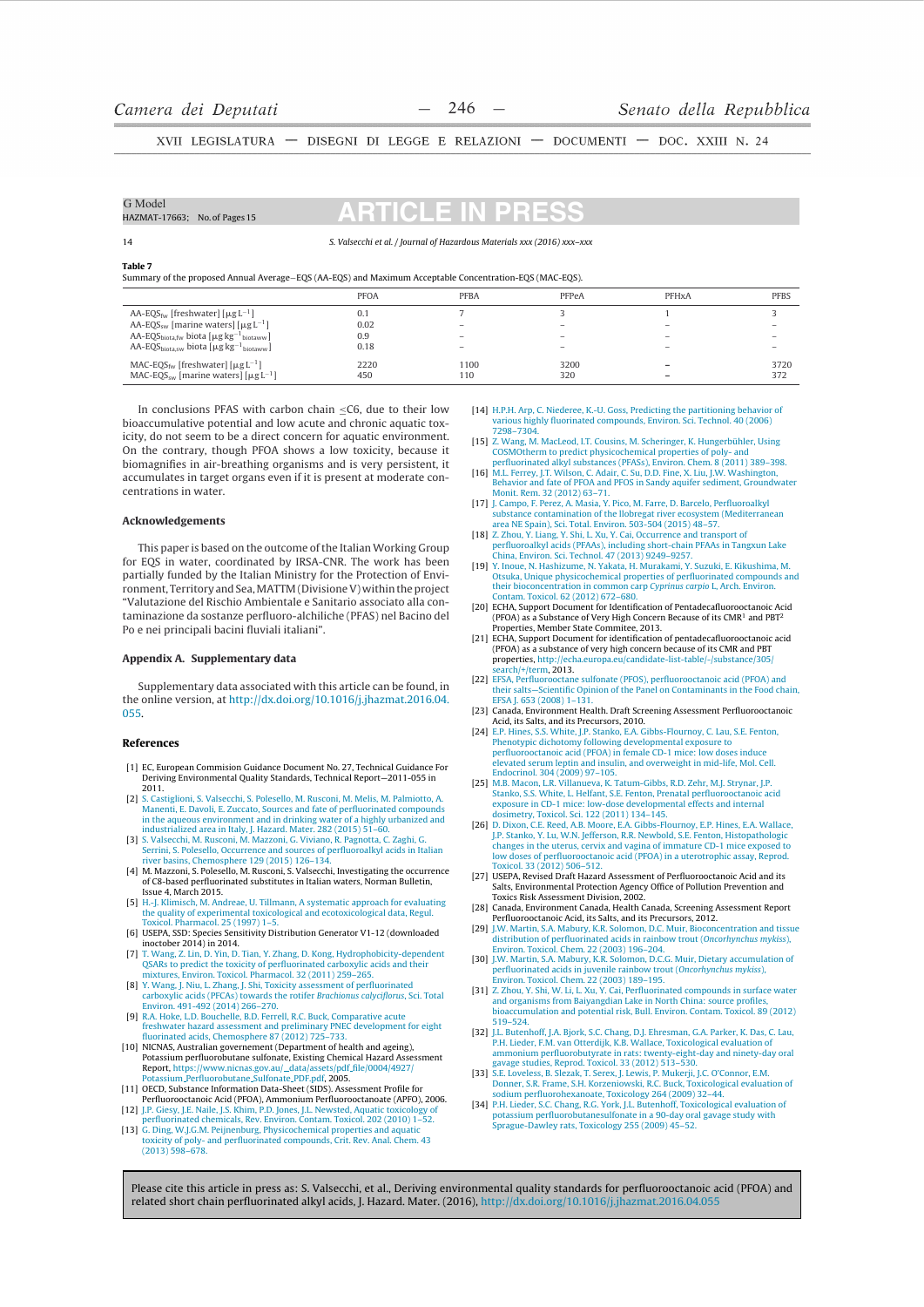$15$ 

XVII LEGISLATURA - DISEGNI DI LEGGE E RELAZIONI - DOCUMENTI - DOC. XXIII N. 24

G Model HAZMAT-17663: No. of Pages 15

# CH

S. Valsecchi et al. / Journal of Hazardous Materials xxx (2016) xxx-xxx

- [35] P.H. Lieder, R.G. York, D.C. Hakes, S.C. Chang, J.L. Butenhoff, A two-generation oral gavage reproduction study with potassium perfluorobutanes<br>ulforate (K+PFBS) in Sprague Dawley rats, Toxicology 259 (2009) 33–45.<br>[3
- Agency, Committee for Risk Assessment, ECHA/RAC/DOC No CLH-0-0000002227-78-01/F, 2011.
- [37] J.L. Butenhoff, G.L. Kennedy Ir., S.R. Frame, J.C. O'Connor, R.G. York, The<br>reproductive toxicology of ammonium perfluorooctanoate (APFO) in the rat,<br>Toxicology 196 (2004) 95–116.
- Folkhauzier, E. Beerendonk, P. Scholte-Veenendaal, P. De Voogt, Impact of treatment processes on the removal of perfluoroalkyl acids from the drinking water production chain, Environ. Sci. Technol. 46 (2012) 1708–1715.  $[38]$
- [39] Veneto-Region, Deliberazione della Giunta Regionale della Regione del<br>Veneto-Region, Deliberazione della Giunta Regionale della Regione del<br>Veneto n. 618 del 29 aprile 2014 Approvazione di 'Primi indirizzi operativi p Tuttilizzo dei pozzi privati al Comuni delle Province interessate dalla presenza<br>di sostanze perfluoroalchiliche (PFASs) nelle acque destinate al consumo<br>umano' che prende atto dei livelli di performance indicati dal Minis Salute con nota prot. n. 2565-P-DGPRE del 29.01. 2014 e dei limiti fissati dall'EFSA da impiegare fino a nuova e diversa indicazione. (Bur del Veneto n.
- 52 del 20 maggio 2014). http://bur.regione.veneto.it/BurvServices/pubblica, SommarioSingoloBur.aspx?num=52&date=20%2f05%2f2014.<br>[40] TWK, Provisional evaluation of PFT in drinking water with the guide<br>substances perfluoro substances permutation call to the Commission of the German Ministry of<br>(PFOS) as examples, Drinking Water Commission of the German Ministry of<br>Health at the Federal Environment Agency, 2006.
- Heath at the Pederal Environment Agency, 2000.<br>
141] M. Wilhelm, S. Bergmann, H.H. Dieter, Occurrence of perfluorinated<br>
compounds (PFCs) in drinking water of North Rhine-Westphalia, Germany<br>
and new approach to assess dri
- 
- 142)<br>
1920, Jane Grammar State, american av annual blutter://www.health.state.mn.us/divs/eh/risk/rules/water/.<br>
193] M. Mazzoni, M. Rusconi, S. Valsecchi, C.P.B. Martins, S. Polesello, An on-Line solid phase extraction-Liq method for the determination of perfluoroalkyl acids in drinking and SurfaceWaters, J. Anal. Methods Chem. (2015) 13.<br>SurfaceWaters, J. Anal. Methods Chem. (2015) 13.<br>R. Loos, B.M. Gawlik, G. Locoro, E. Rimaviciute, S. Contini, G. Bidoglio, EU-wide
- $[44]$ 1.1.1 Survey of polar organic persistent pollutants in European river waters,<br>Environ. Pollut. 157 (2009) 561–568.<br>**[45]** A. Latala, M. Nedzi, P. Stepnowski, Acute toxicity assessment of perfluorinated
- carboxylic acids towards the Baltic microalgae, Environ. Toxicol. Pharmacol. 28 (2009) 167-171.
- **[46]** I. Rodea-Palomares, F. Leganes, R. Rosal, F. Fernandez-Pinas, Toxicological<br>interactions of perfluorooctane sulfonic acid (PFOS) and perfluorooctanoia<br>acid (PFOA) with selected pollutants, J. Hazard. Mater. 201-202  $200 - 218$
- [47] I. Colombo, W.d. Wolf, R.S. Thompson, D.G. Farrar, R.A. Hoke, J. L'Haridor Acute and chronic aquatic toxicity of ammonium perfluorooctanoate (APFO) to freshwater organisms, Ecotoxicol. Environ. Saf. 71 (2008) 749–756.
- [48] R. Rosal, I. Rodea-Palomares, K. Boltes, F. Fernandez-Pinas, F. Leganes, A. Petre, Ecotoxicological assessment of surfactants in the aquatic environment: combined toxicity of docusate sodium with chlorinated pollutants,<br>Chemosphere 81 (2010) 288–293.<br>
[49] G. Ding, M. Wouterse, R. Baerselman, W.J. Peijnenburg, Toxicity of
- consider the perfluorinated compounds to lettuce (*Lactuca sativa*) and<br>green algae (*Pseudokirchneriella subcapitata*), Arch. Environ. Contam. Toxicol. 62 (2012) 49-55
- **[50]** S. Yang, F. Xu, F. Wu, S. Wang, B. Zheng, Development of PFOS and PFOA criteria for the protection of freshwater aquatic life in China, Sci. Total Environ 470-471 (2014) 677-683
- EXECUTION: 470-471 (2014) 677-665.<br>
[51] C. Hu, Q. Luo, Q. Huang, Ecotoxicological effects of perfluorooctanoic acid on<br>
freshwater microalgae Chlamydomonas reinhardtii and Scenedesmus obliquus,<br>
Environ, Toxicol. Chem. 33
- **ESP R. Ji, Y. Kim, S. Oh, B. Ahn, H. Jo, K. Choi, Toxicity of perfluorooctane sulfonic<br>acid and perfluorooctanoic acid on freshwater macroinvertebrates (Daphnia** magna) and Moina macropoca) and fish (Oryzias latipes), Environ. Toxicol. Chem. 27 (2008) 2159–2168.
- **[53]** G.H. Ding, T. Fromel, E.J. van den Brandhof, R. Baerselman, W.J. Peijnenburg, Acute toxicity of poly- and perfluorinated compounds to two cladocerans, *Daphnia magna* and *Chydorus sphaericus*, Environ. Toxicol. Che 605-610.
- [54] M.H. Li, Toxicity of perfluorooctane sulfonate and perfluorooctanoic acid to<br>plants and aquatic invertebrates. Environ. Toxicol. 24 (2009) 95-101.
- Fig. 2 Jang, J. Niu, Y. Li, Y. Wang, D. Sun, Evaluating the sub-lethal toxicity of<br>PFOS and PFOA using rotifer *Brachionus calyciflorus*, Environ. Pollut. 180  $(2013)$  34-40.
- [56] M. Ulhaq, G. Carlsson, S. Orn, L. Norrgren, Comparison of developmental toxicity of seven perfluoroalkyl acids to zebrafish embryos. Environ, Toxicol
- Pharmacol. 36 (2013) 423-426.<br>
Pharmacol. 36 (2013) 423-426.<br>
[57] A. Hagenaars, L. Vergauwen, W. De Coen, D. Knapen, Structure-activity A. Ingenians, L. vergatiweit, w. De Coen, D. Knapen, Structure-activity<br>relationship assessment of four perfluorinated chemicals using a prolonged<br>zebrafish early life stage test, Chemosphere 82 (2011) 764–772.<br>E. Mulkiewi
- [58] F Evaluation of the acute toxicity of perfluorinated carboxylic acids using Extracture of the cute to state of permanental carboxyle actual<br>plannyotic cell lines, bacteria and enzymatic assays, Environ. Toxicol.<br>Pharmacol. 23 (2007) 279–285.
- Fallmaton. 25 (2007) 273-263.<br>
[SPIL. Mhadhbi, D. Rial, S. Perez, R. Beiras, Ecological risk assessment of<br>
perfluorooctanoic acid (PFOA) and perfluorooctanesulfonic acid (PFOS) in<br>
marine environment using Isochrysis galb
- manismy, J. Smani, 1. A. Smani, O. Bolomon, Microcosm evaluation of the fate, toxicity, and risk to aquatic macrophytes from perfluorooctanoic acid (PFOA), Arch. Environ. Contam Toxicol. 49 (2005) 307–316.
- [61] M.-H. Li, Chronic effects of perfluorooctane sulfonate and ammonium<br>perfluorooctanoate on biochemical parameters, survival and reproduction of Daphnia magna, J. Health Sci. 56 (2010) 104-111.